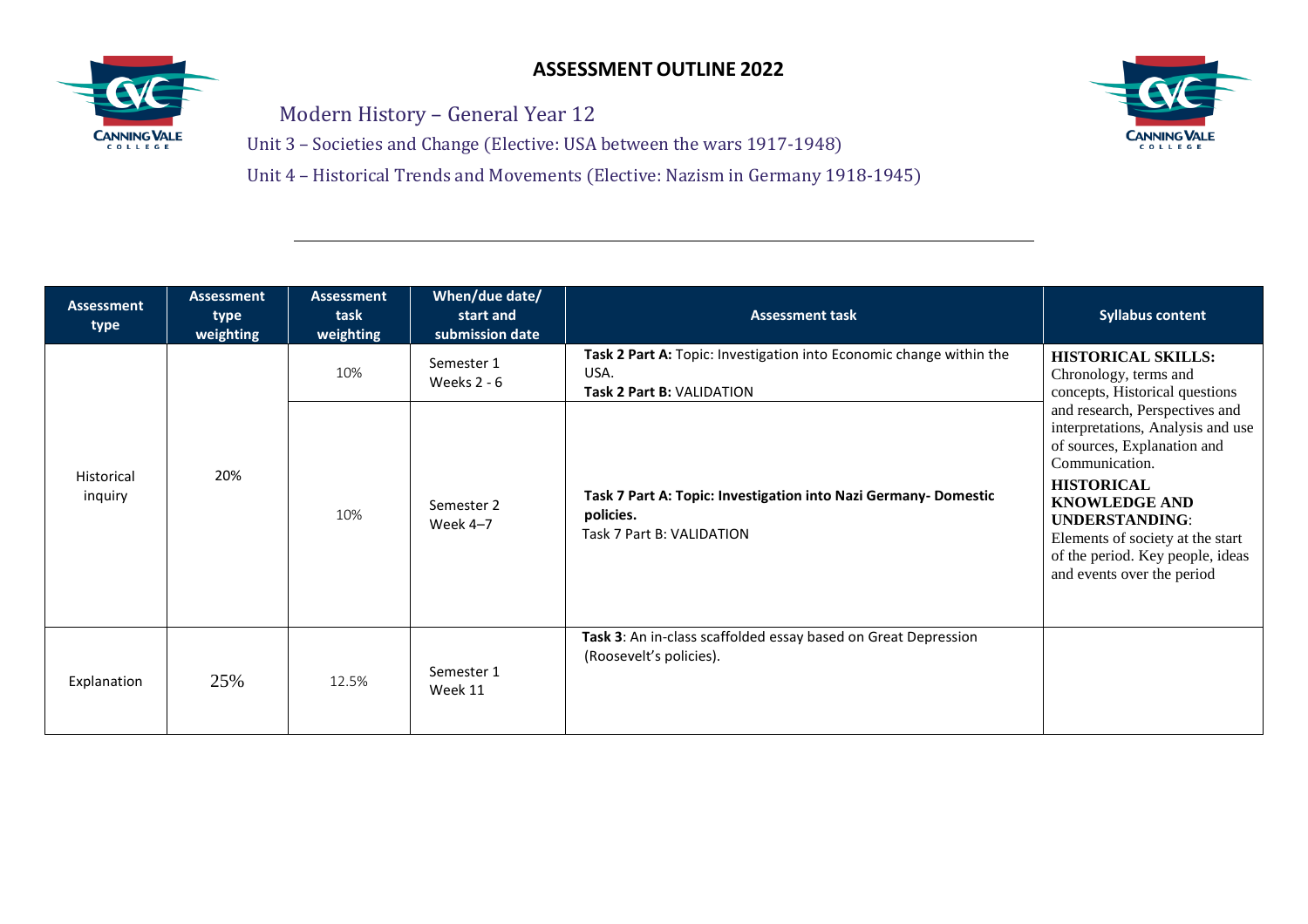

Modern History – General Year 12

Unit 3 – Societies and Change (Elective: USA between the wars 1917-1948)

Unit 4 – Historical Trends and Movements (Elective: Nazism in Germany 1918-1945)



|                 |     | 12.5% | Semester 2<br>Week 3  | Task 6: An in-class scaffolded essay based on the weaknesses of the<br>Weimar Republic.                                                     | <b>HISTORICAL SKILLS:</b><br>Historical questions and<br>research, Chronology, terms and<br>concepts Perspectives and<br>interpretations, Explanation and<br>Communication, Analysis and<br>use of sources,<br><b>HISTORICAL</b><br><b>KNOWLEDGE AND</b><br><b>UNDERSTANDING:</b><br>Key people, ideas and events<br>over the period. Elements of a<br>society at the start of the period.<br>Consequences of continuity and<br>change over the period |
|-----------------|-----|-------|-----------------------|---------------------------------------------------------------------------------------------------------------------------------------------|--------------------------------------------------------------------------------------------------------------------------------------------------------------------------------------------------------------------------------------------------------------------------------------------------------------------------------------------------------------------------------------------------------------------------------------------------------|
| Source analysis | 25% | 12.5% | Semester 1<br>Week 4  | Task 1: An in-class teacher generated source analysis, using sources<br>based on content related to society at the beginning of the period. | <b>HISTORICAL</b><br><b>KNOWLEDGE AND</b><br><b>UNDERSTANDING:</b><br>Key people, ideas and events<br>over the period. Elements of a<br>society at the start of the period.<br>Consequences of continuity and<br>change over the period                                                                                                                                                                                                                |
|                 |     | 12.5% | Semester 2 Week<br>10 | Task 8: An in-class teacher generated source analysis, using sources<br>based on content related to the rise of the Nazi's                  |                                                                                                                                                                                                                                                                                                                                                                                                                                                        |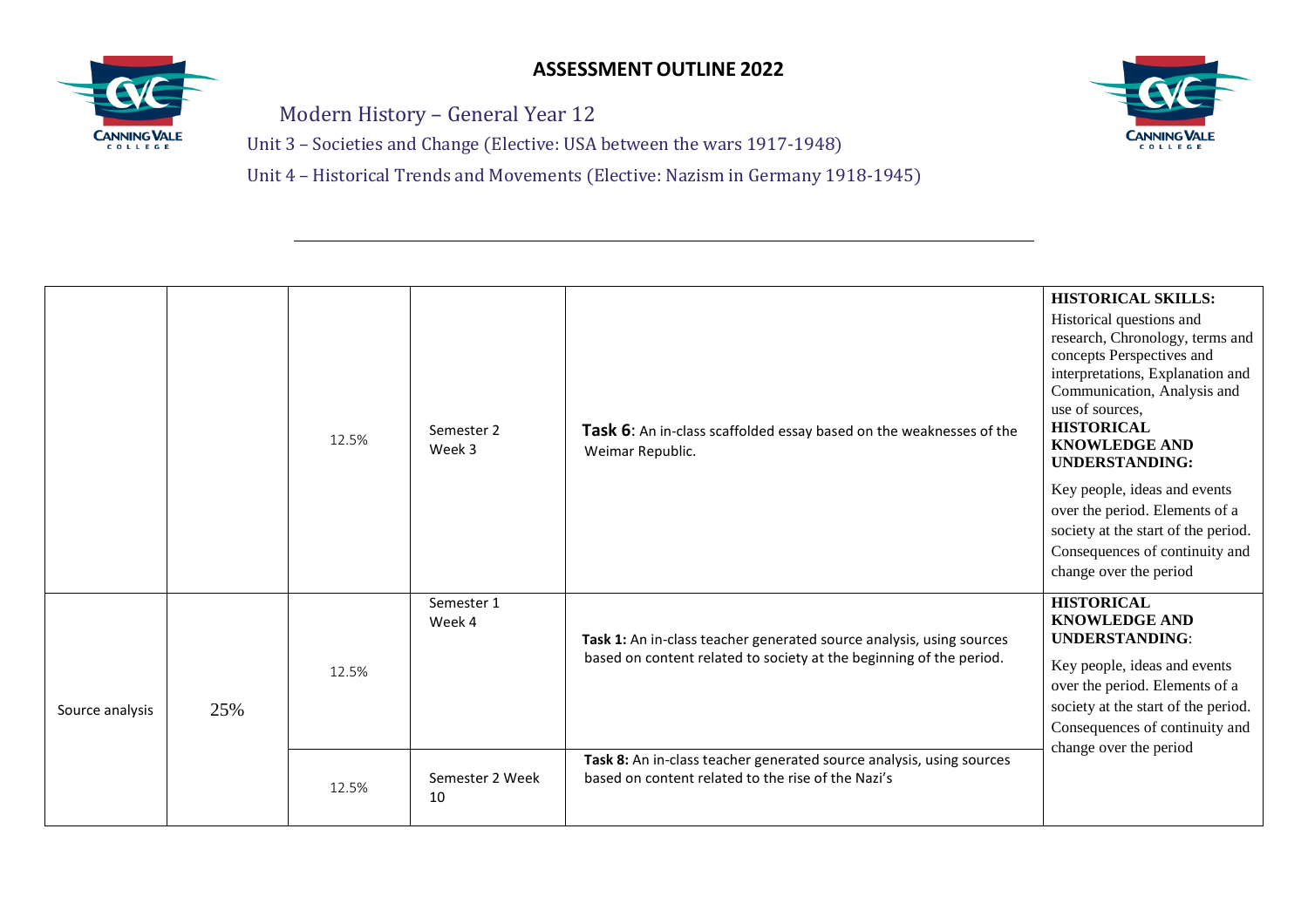

Modern History – General Year 12

Unit 3 – Societies and Change (Elective: USA between the wars 1917-1948)

Unit 4 – Historical Trends and Movements (Elective: Nazism in Germany 1918-1945)



|                               |     |      |                          |                                                                                                                                                                                                                                                                                                                | <b>HISTORICAL SKILLS:</b><br>Analysis and use of sources,<br>Perspectives and interpretations,<br>Chronology, terms and<br>concepts,                                                                                                                                                                                              |
|-------------------------------|-----|------|--------------------------|----------------------------------------------------------------------------------------------------------------------------------------------------------------------------------------------------------------------------------------------------------------------------------------------------------------|-----------------------------------------------------------------------------------------------------------------------------------------------------------------------------------------------------------------------------------------------------------------------------------------------------------------------------------|
|                               |     | 7.5% | Semester 1<br>Week 13    | Task 5: An in-class test comprising short and extended answers and<br>closed and open questions based on the content from Unit 1                                                                                                                                                                               | <b>HISTORICAL</b><br><b>KNOWLEDGE AND</b>                                                                                                                                                                                                                                                                                         |
| Test                          | 15% | 7.5% | Semester 2<br>Week 13    | Task 9: An in-class test comprising short and extended answers and<br>closed and open questions based on content from Unit 2                                                                                                                                                                                   | <b>UNDERSTANDING:</b><br>Key people, ideas and events<br>over the period. Elements of a<br>society at the start of the period.<br>Consequences of continuity and<br>change over the period<br><b>HISTORICAL SKILLS:</b><br>Chronology, terms and<br>concepts, Analysis and use of<br>sources, Perspectives and<br>interpretations |
| <b>Externally Set</b><br>Task | 15% | 15%  | Semester 1<br>Week 12-14 | Task 4: A written task or item or set of items of 50 minutes duration<br>developed by the School Curriculum and Standards Authority and<br>administered by the school- focus is on societal continuity and change.<br>Focus on ECONOMIC- IMPACT OF HISTORICAL FORCES ON<br><b>INDIVIDUALS AND GROUPS-2022.</b> | <b>HISTORICAL</b><br><b>KNOWLEDGE AND</b><br><b>UNDERSTANDING:</b><br>Key people, ideas and events<br>over the period. Elements of a                                                                                                                                                                                              |